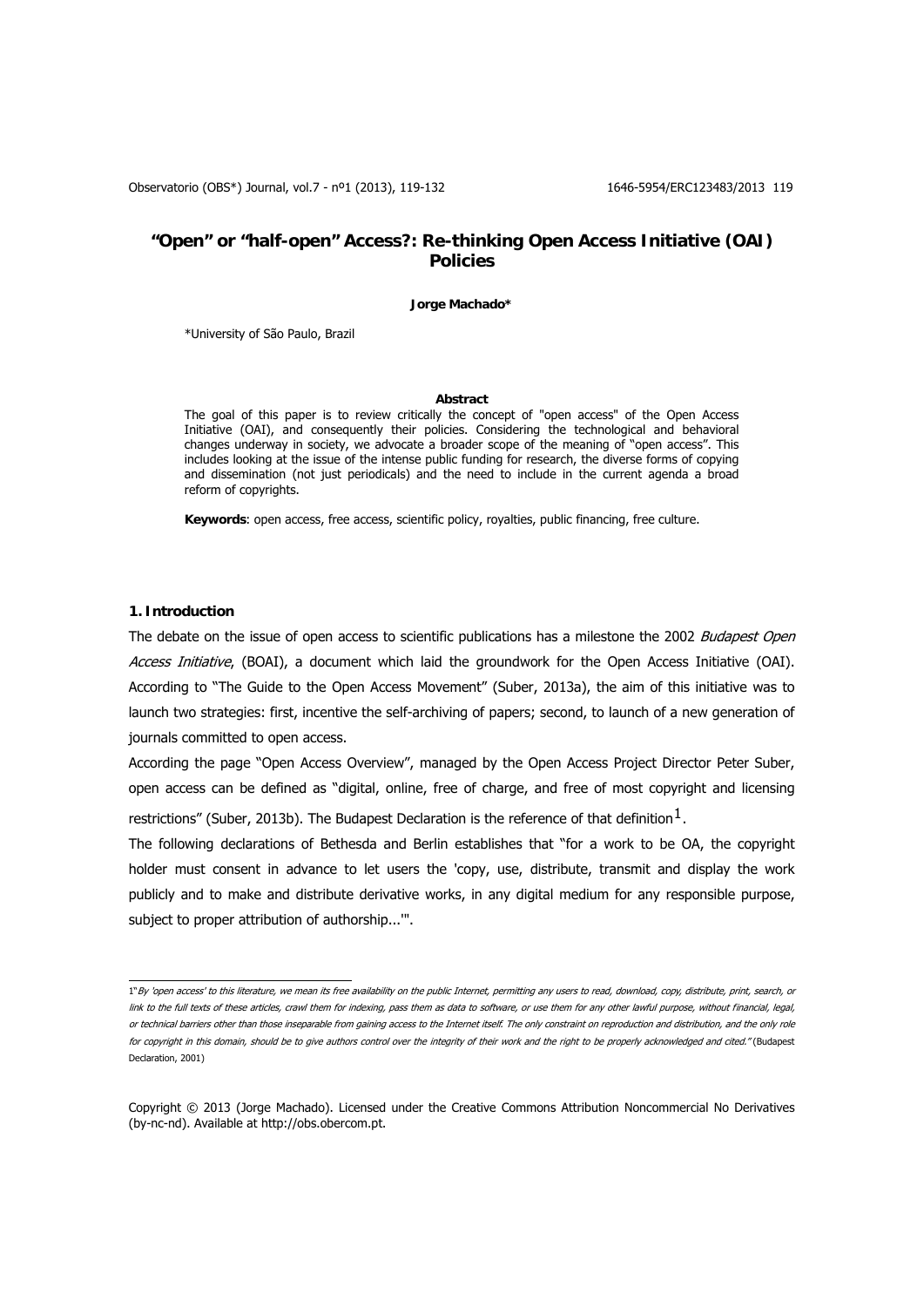

Through a look at the main documents and information provided by the movement, in this article we analyze the contradictions and limitations of the OAI concept of "open access" and– following from the former - their political consequences.

## **2. "Open access" in perspective.**

The problem of access to scientific articles is not a new one. It involves the practice through which copyrights are transferred from authors to publishers. Publication of research results is just as important for the academy as is having access to the results of other researchers. This has gradually led to the constitution of a wide market which in the end has allowed publishers a monopoly, built on the basis of restricted access to contents that have been produced, to a large extent, through direct public financing. Intermediation has become unnecessary due to the ease in storing and disseminating information that the Internet has provided.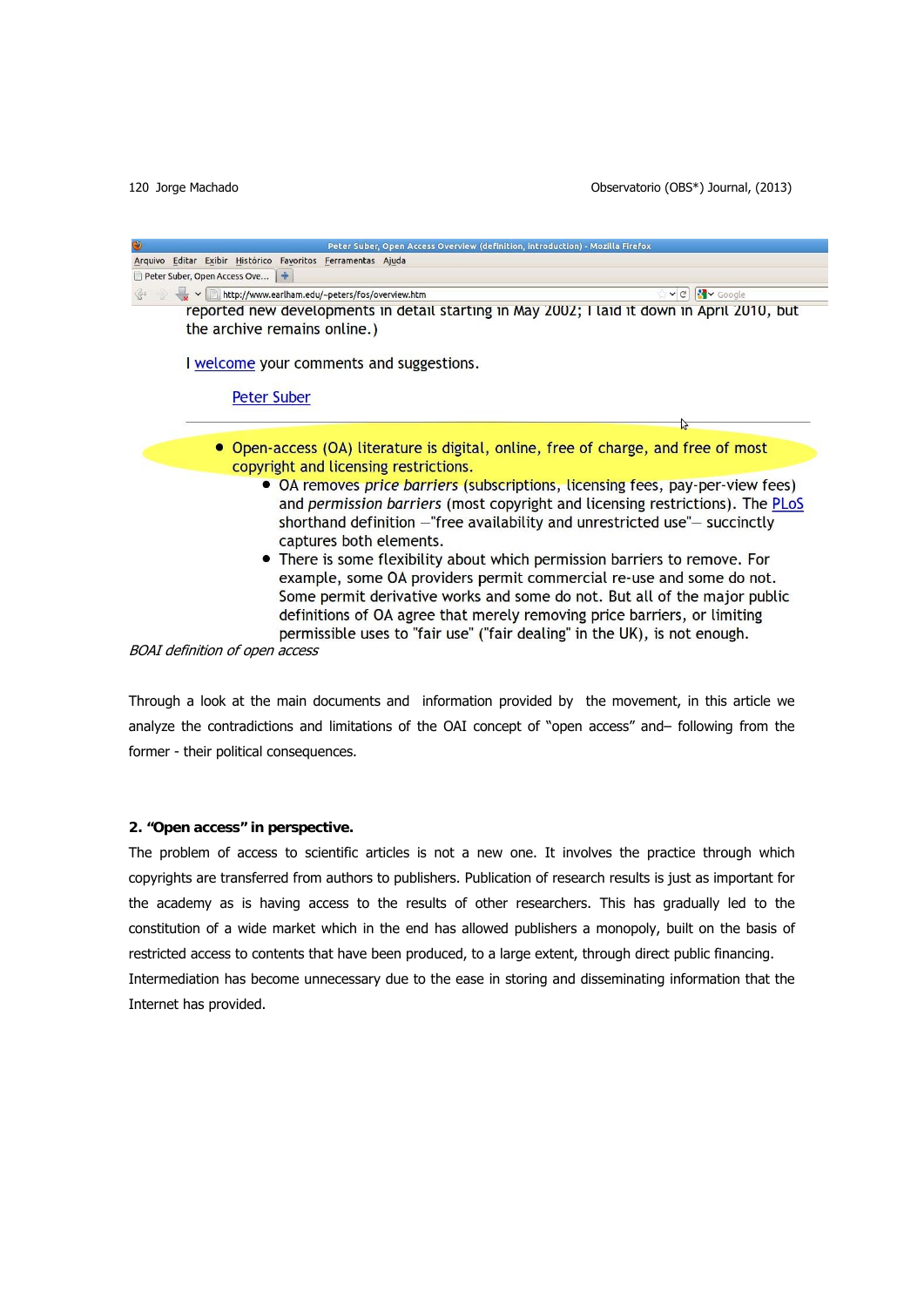### **2.1 The emergence of the OAI**

Together with the growing power of publishers through mergers and acquisitions that began in the 1990s and the absence of public policies for the clearly expanding arena of digital technologies, dependence on access to information sources to carry out quality research has led to new initiatives in favor of access to knowledge.

The first influential effort came from the group that, with the support of the Open Society Institute launched the Budapest Open Access Initiative in February, 2002. The core group of this movement was 16 academics<sup>[2](#page-2-0)</sup>. Practically the same group have been elaborated the *Berlin Declaration* – an improved version of the former– launched in October, 2003. The goal of the Berlin Declaration is "the electronic distribution of peer-reviewed journals" (Berlin Declaration, 2003).

The OAI advocates access to scientific periodicals – rather than all types of publications - in electronic form. It accepts a series of limitations to what has been referred to as "open access". Thus, it has not included scientific publications that have come out in book format. Neither does it make reference to existing legal restrictions on reproduction and the need to reform copyright legislation. In the main documents there is no mention to open access to publicly-funded research<sup>[3](#page-2-1)</sup>.

For OAI, open access is provided primarily through the copyrights holder – the publisher or author. Availability is not directally associated with sources of financing. Furthermore, the OAI accepts publishers charging authors for providing online access to their articles or disabling access for a period of time ('embargo') before making it available to the public. The OAI sees such situations as different modalities of "open access".

In addition to a focus that is restricted to the digital ambit, the OAI believes it is up to the author to decide whether to allow open access and how to go about it.

The OAI has also made its concept of open access more flexible. Accepting publishers' restrictions, it has created the terms "pale-green", "green", "gold" and "platinum", as shown in the table below.

<span id="page-2-1"></span><span id="page-2-0"></span><sup>2</sup>See http://www.soros.org/openaccess/read.shtml 3The first mention of it is in OECD Declaration on Access to Research Data From Public Funding (OECD, 2004).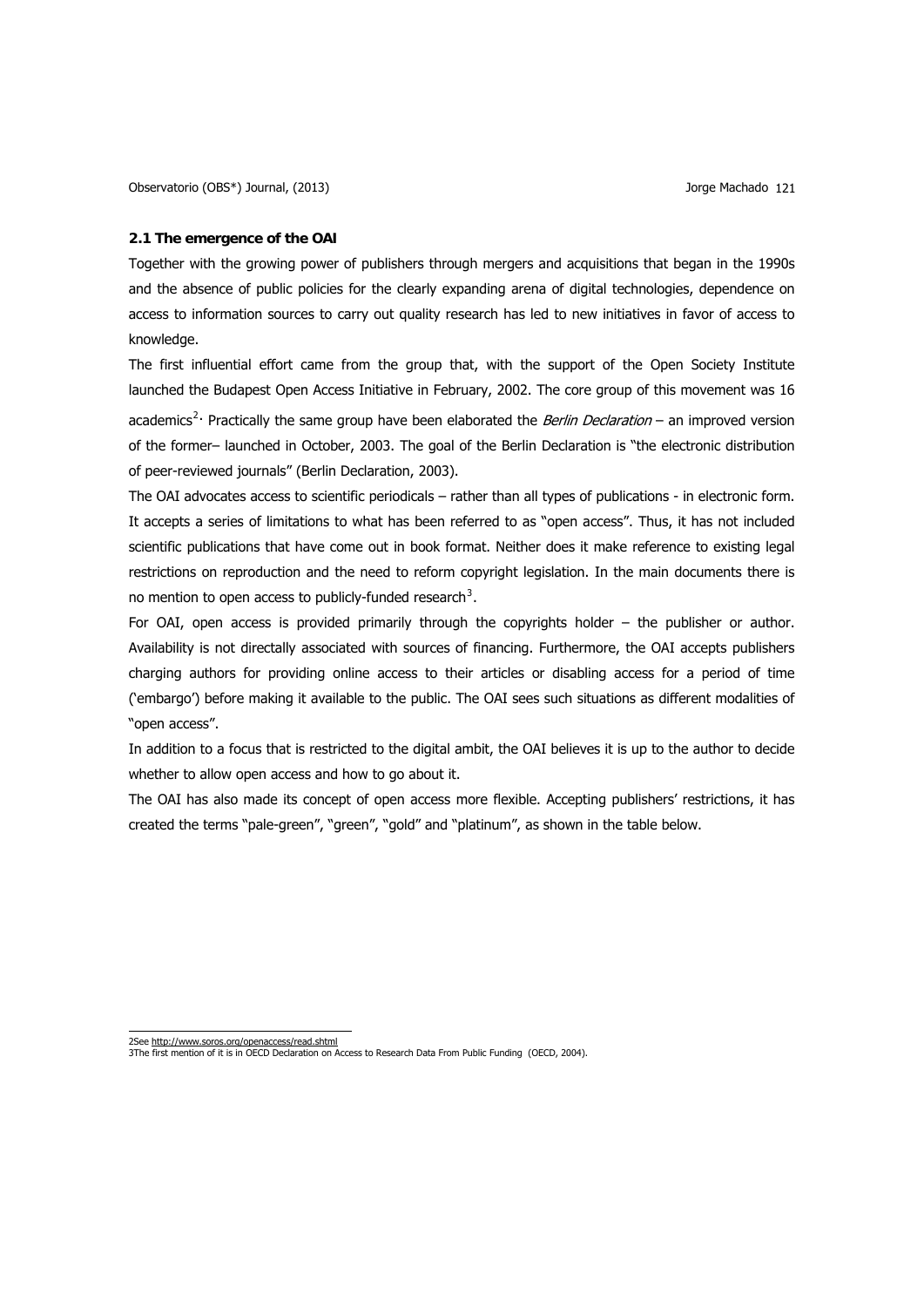| Table 1 - "Modes" of open access |  |  |  |
|----------------------------------|--|--|--|
|----------------------------------|--|--|--|

|            | <b>Characteristics</b>                                                                                                                                                                                                                           |
|------------|--------------------------------------------------------------------------------------------------------------------------------------------------------------------------------------------------------------------------------------------------|
| Pale-Green | Article published in a periodical with restricted access yet allowing the author to make<br>a copy available. However, this must be prior to the version ("pre-print") coming out<br>in the journal.                                             |
| Green      | Article published in a periodical with restricted access, yet the author is allowed to<br>make a copy available to the public. However, the copy that is supplied must be<br>different from the version ("post-print") published in the journal. |
| Gold       | Access is open, but the author may be charged by the publisher.<br>The journal may establish an embargo of 6 months to one year before finally freeing<br>up access.                                                                             |
| Platinum   | Open access with no fees involved. However, an embargo period may be included.                                                                                                                                                                   |

Sources: American Scientist Open Access Forum (2007), Suber (2007).

The flexibilization of OAI concepts has enabled many publishers to adopt the "open access" option. For example, regarding the "gold" mode, fees charged by Reed Elsevier, Sage, Kluwer and Blackwell – four of the largest publishers – amounted to US\$ 3,000 for each available article.<sup>[4](#page-3-0)</sup>.

According to OAI's view, "the article charges to cover the costs of dissemination could be paid by the universities that employ the authors, the foundations that fund their research, or other possible sources." (Suber, 2013c)

The argument that fees are necessary may be challenged. Evidence for the latter is provided by the DOAJ, or Directory of Open Access to Journals<sup>[5](#page-3-1)</sup>, a site that provides access to journals largely free of cost. Costs, which are minimum – largely referring to time invested – are distributed over a network of collaborators.

It is worth emphasizing that publishers receive texts from an author in finished form; neither do they have to pay for peer review. A recent report written up by University of Cambridge researchers estimated that unpaid peer review amounted to US\$ 31 billion (RIN, 2008).

<span id="page-3-1"></span><span id="page-3-0"></span> 4For more details see he table published by the Sherpa Project. (SHERPA, 2011). t 5See: [www.doaj.org](http://www.doaj.org/) .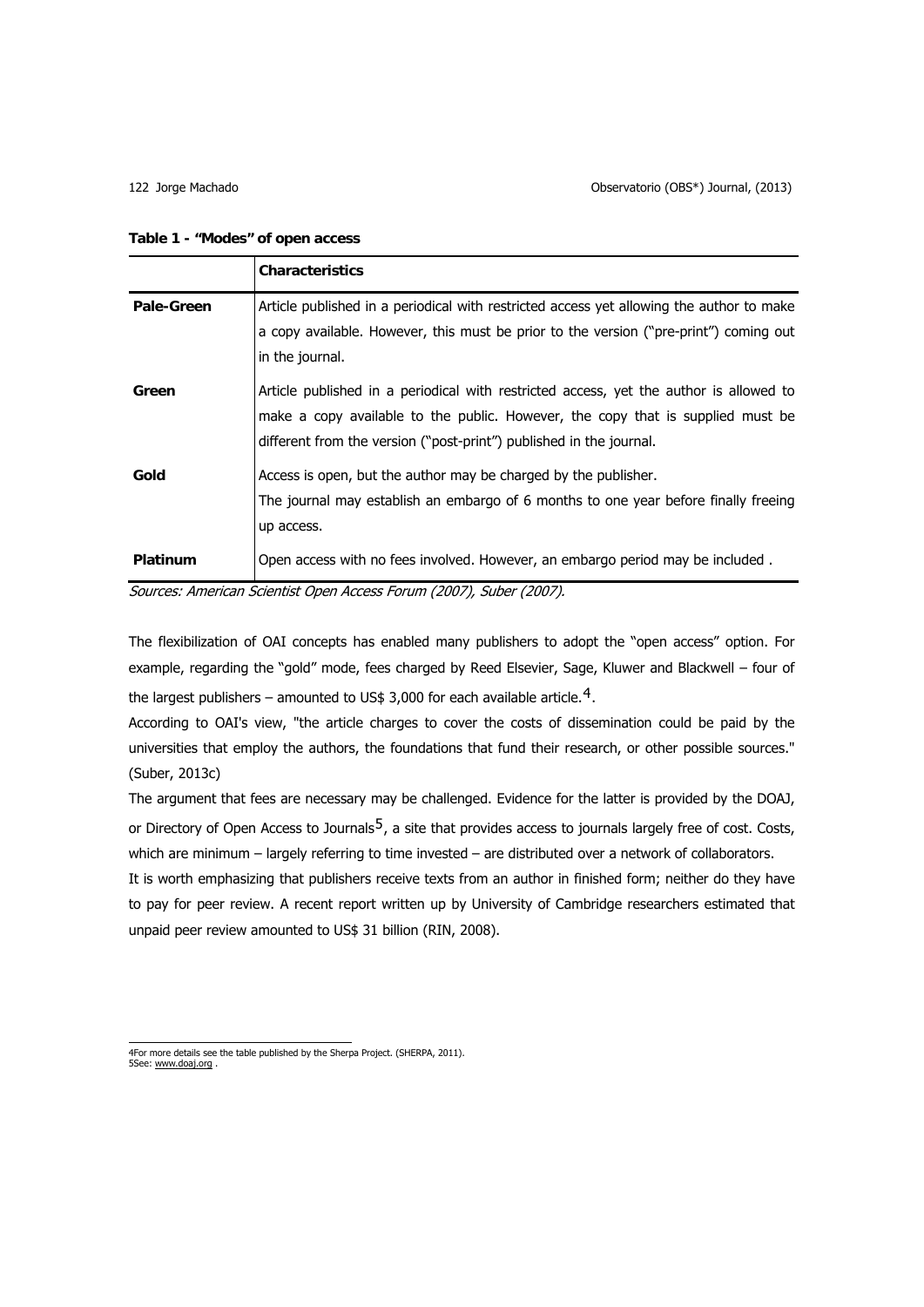## **2.2 Librarians**

Librarians are guided by concepts that are different from those the OAI uses. In August of 2002, in between the two OAI declarations, , the IFLA disseminated its "Glasgow Declaration"<sup>[6](#page-4-0)</sup>. Inspired in the terms of the Declaration of Human Rights, the document claims the defense of those 'human rights that are fundamental for access to information and freedom of expression". Much wider than the OAI view, this concept of open access includes access to information, ideas, and works of the human imagination through any media.

In June of 2003, a declaration entitled the "Bethesda Statement on Open Access Publishing" was released. Bringing specialists and representatives of university institutions and other agencies that finance research together, this declaration was the first to advocate a commitment to free access to the results of research financed through public resources or grants from foundations. Not limited to periodicals, the statement also makes reference to 'supplementary works or materials' that result from the support received by "university institutions, academia, government agencies or other established organizations that seek to promote open access, without distribution restrictions, inter-operatively and for long-term storage."

Defense of open access, when based on the human right doctrine adopted by the IFSA, considerably widens discussions on access rights<sup>[7](#page-4-1)</sup>, taking them way beyond the Berlin Declaration. The Bethesda Statement has the merit of fomenting debate on the necessary relationship between the public financing of science and right to access on the political agenda.

## **3. Restricted access and public financing.**

Notwithstanding the horizon that the Internet has opened up, over the last fifteen years we have observed a frenetic concentration in the publishing sector, with numerous fusions and acquisitions. This has led to a situation in which a handful of publishing companies have acquired rights over thousands of titles. Reed Elsevier $8$ , for example, controls 12,500 scientific and technical journals, Thomson has 8,500 and Springer Verlag, 1,800 (Machado, 2008, p. 251).

Exercising an activity based on a monopoly of copyrights over hundreds or thousands of periodicals, publishers' bargaining power has grown over time.

<span id="page-4-1"></span>

<span id="page-4-0"></span><sup>6</sup>The Glasgow Declaration on Libraries, Information Services and Intellectual Freedom (2002).<br>7 One of the most interesting actions regarding the right to access to public funded research is from the Alliance for Taxpayer A 2013).

<span id="page-4-2"></span><sup>8</sup> Reed Elsevier is the largest lobbyist of the whole publishing sector in the US Congress. Between 1999 and 2008, its lobbying expenses amounted to more than US\$26 million. (CRP, 2008).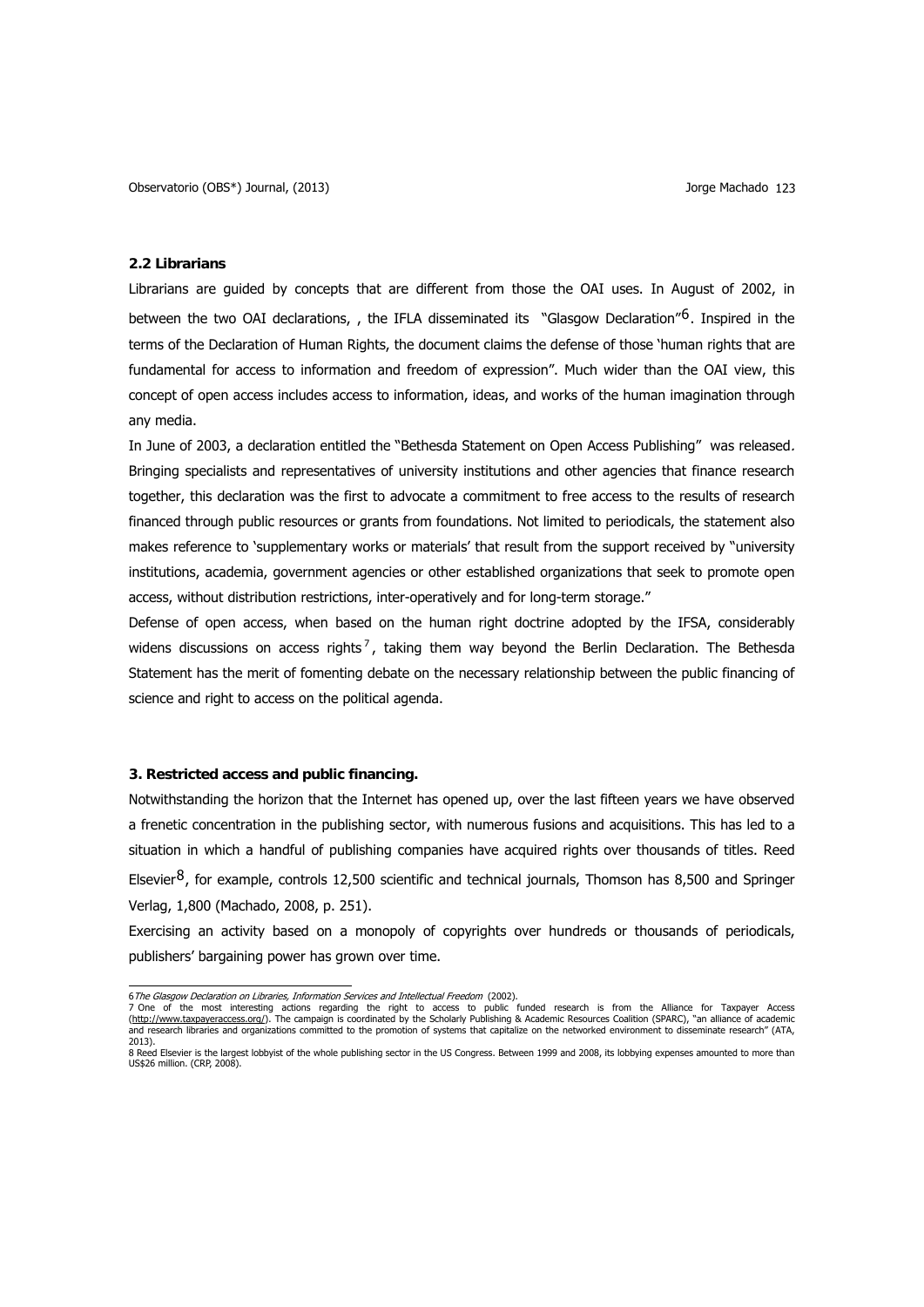In this way, clients are obliged to acquire big packages of hundreds of periodicals – including titles that they would really have little interest in subscribing to. Threatened with the possibility of having their access to state-of-the-art research cut off, public institutions have little choice but to accept to pay relatively high prices to access the results of their own research. The contracts that are drawn up oblige institutions to submit to harsh terms and to the use of closed platforms that impose maximum restrictions on users' rights to copy texts.

To get an idea of the volume of resources this mobilizes, Reed Elsevier's revenues in 2008 reached US\$ 9,3 billion (Reed Elsevier, 2009), most of which came directly from payments made by government agencies and universities. In Great Britain alone, it is estimated that libraries have economized almost 1 billion per year, since open access was implemented (RIN, 2008, p. 20).

## **3.1 Great for private business, bad for the public interest.**

Authors hand their copyright privileges over to scientific publishers. The latter thereby acquire copyright monopoly without having to spend a cent on research, pay authors or foot the costs of peer review. They then go on to block access to the very public that paid for the research to be carried out. Lastly, they force universities and research centers to pay again to have access to the results. For the publisher, this is good business; for public interest, a very bad one.

In the USA, according to data from the National Science Foundation (NSF), the public investment on Science accounts approximately 86,3 percent of the total of investments of all university and colleges (table 1). The table 2 provides an overview of public sector participation at its different levels as well as the participation of industry and others. The share of public funding could be even higher, if we consider the amount that came from foundations or organizations that uses tax exemption or other types of public subsidy.

## **Table 1.**

### **Comparing public and private investments for research financing**

In millions of US\$ and percentages

|                          | 2009  | %    |
|--------------------------|-------|------|
| <b>Public Investment</b> | 47433 | 86,3 |
| <b>Private sector</b>    | 3197  | 5,8  |
| Other                    | 4305  | 7,8  |
| <b>TOTAL</b>             | 54935 | 100  |

Source: National Science Foundation, SRS Science Resources Statistics (NSF, 2011).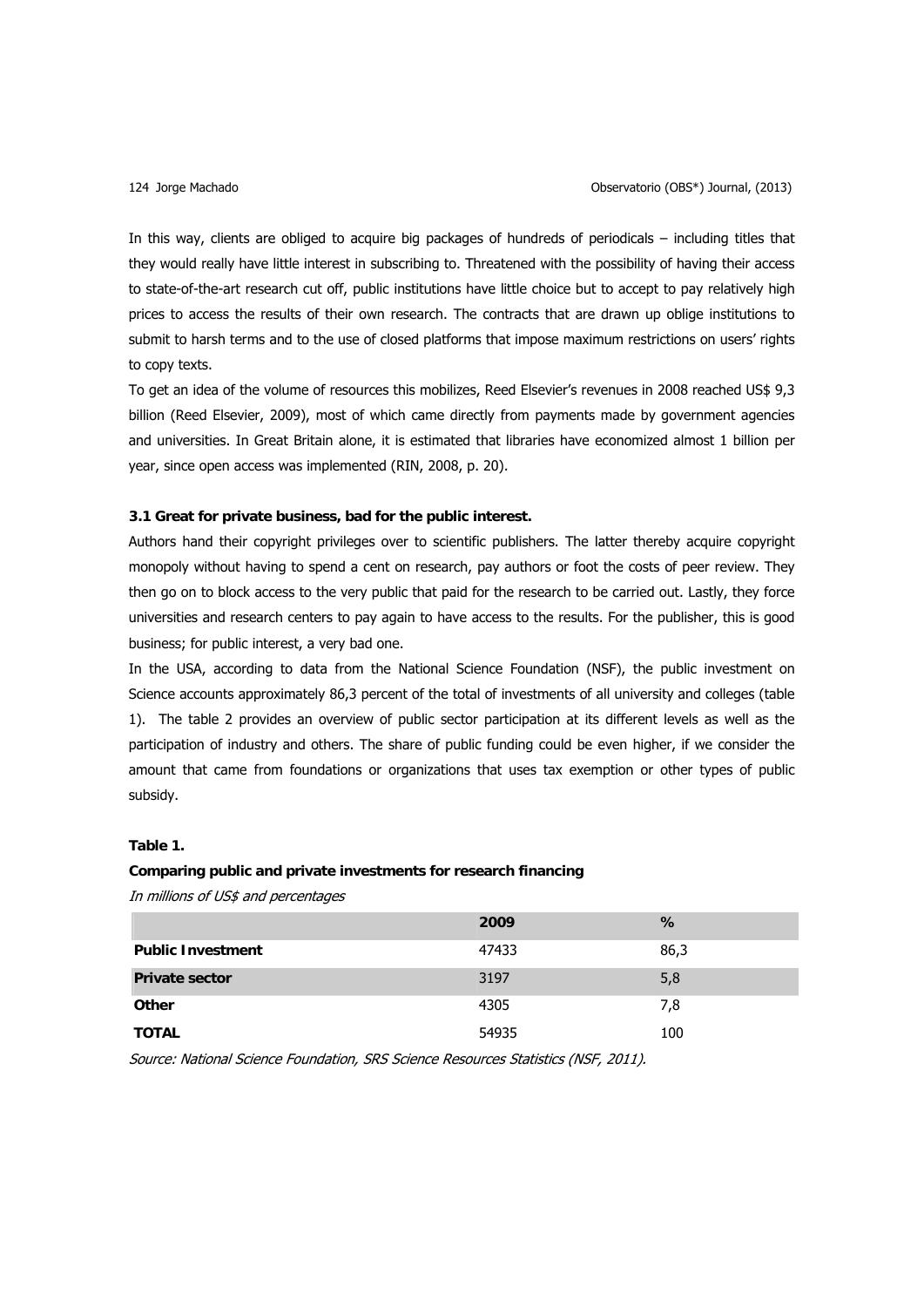## **Table 1.**

## **Investments in Science at Universities and Colleges in the USA**

In millions of US\$

| Source of funds and character |        |
|-------------------------------|--------|
| of work                       | 2009   |
| All R&D expenditures          | 54.935 |
| Source of funds               |        |
| Federal government            | 32.588 |
| State and local government    | 3.647  |
| Industry                      | 3.197  |
| Institutional funds           | 11.198 |
| Other                         | 4.305  |

Source: National Science Foundation, SRS Science Resources Statistics (NSF, 2011).

The results are highly expressive, on contrary of any expectation, just only 7,1 percent of investments on science at universities and colleges came from private resources.

It is noteworthy that part of private sector resources have been obtained through governmental agencies, such as the Health and Human Services Department (which includes the National Institute of Health – NIH), Department of Defense, NASA and the Department of Agriculture (USDA).

According to a GAO (Government Accountability Office) study, between 1998 and 2005 67% of all North American firms did not pay taxes. The study covered 1.3 million firms, with sales amounting to US\$ 2,5 trillions. This means that US\$ 875 billion were not paid (GAO, 2008), a portion of which were turned into fiscal credits used for investment in research.

Data from the National Science Foundation and the GAO leave no doubt that it is society, through taxes that are levied, that finances scientific research<sup>[9](#page-6-0)</sup> in the USA.

## **3.2 Factors that make Intermediaries' activities increasingly questionable.**

Although publishers have had an important role in the past, several important factors have contributed to making their current function obsolete – at least insofar as a monopolistic practice, in the ways we list below:

<span id="page-6-0"></span> 9North American society finances million dollar research projects for firms that are then awarded exclusive rights to the results. Pharmaceutical products are notorious in this regard. For example, Bristol-Meyers Squibb holds exclusive rights over Taxol, developed through public financing from the National Institute of<br>Health, in the vicinity of US\$31 million. Federal organs suc discoveries to large firms.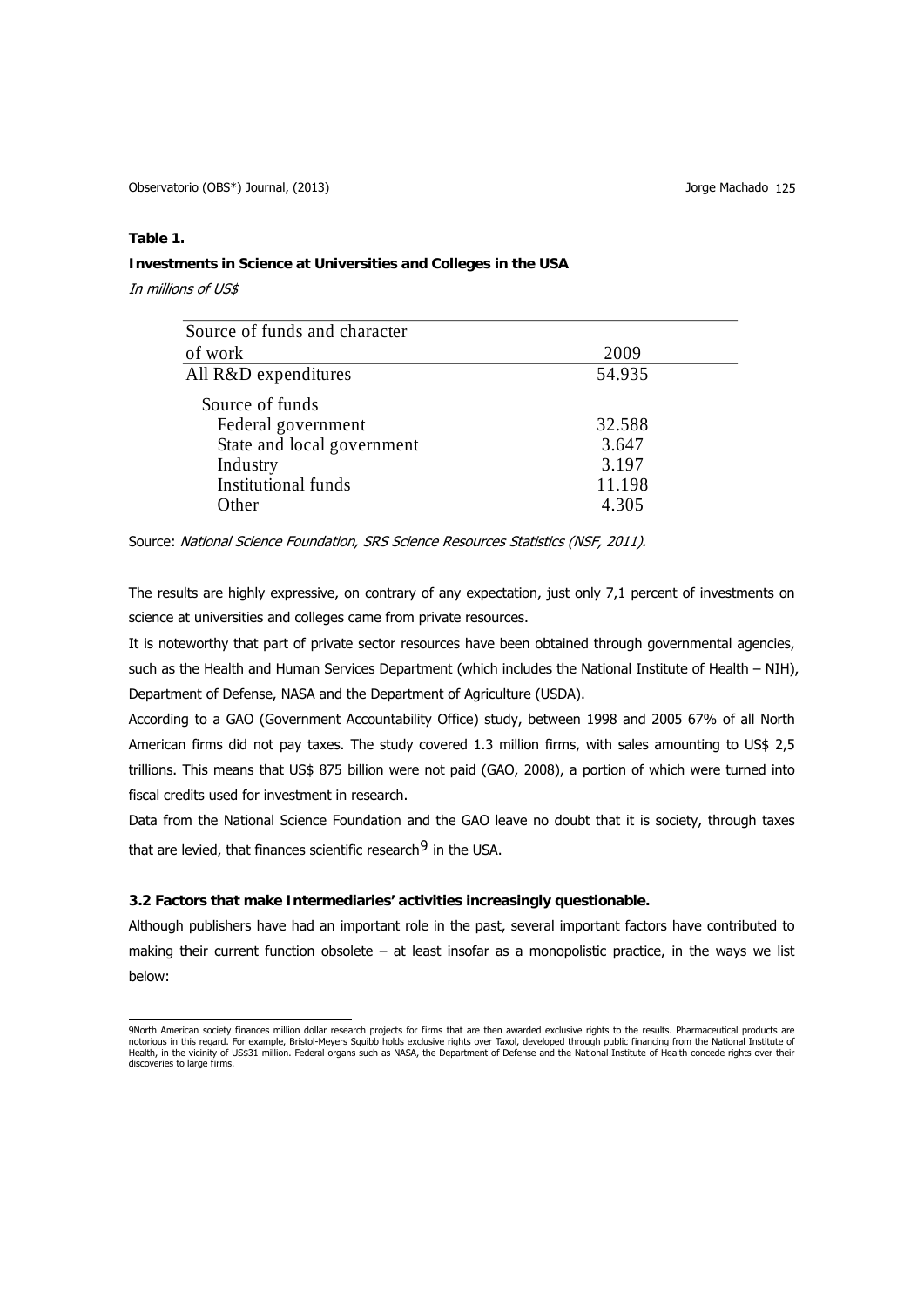1) the spread of a Worldwide Web,

2) linked to the above, the ease with which data are stored, transmitted and copied within the digital environment, and the low cost of the logistics that broadcasting information involves;

3) high levels of public financing of research;

4) shortening of interval between finalization and publishing of research;

5) the fact that academics do not publish for financial gain<sup>[10](#page-7-0)</sup>. Publishing is simply a means and not an end for academic activity.

6) increased impact of results through Web dissemination;

7) public interest in promoting the circulation of knowledge to promote innovation and scientific development;

8) new possibilities for authors to retain copyrights rather than handing them over to publishers;

9) the negative impact that monopoly over "intellectual property" has on the dissemination of the results of scientific research;

10) a moral issue flowing from the fact that publishers do not invest in research yet are able to block access to results.

Some of the above-listed factors predate the Internet (3, 5, 7, 9 and 10). Yet it is the combination of all of them that creates the need to put an end to the way publishers are able to block access.

Organized around the power and influence conferred upon those who control the means for dissemination and scientific validation and structured on the bases of 'traditional' periodicals, systems of academic evaluation take on an important role in the maintenance of the current situation.

## **4. OAI contradictions and limitations.**

Instead of discussing public financing of science or social interest in broader "open access" and more active participation in debates on copyrights, OAI discourse has been limited to – and has made many concessions regarding - the defense of making periodicals available on line. More wide –ranging debates on access to other educational and cultural goods such as music, art and audio-visuals have been deliberately ignored.

But the, the we can observe that OAI campaign has a start point a very modest concept of "open access". BOAI public statement puts it, "[p]rimarily, this category encompasses...peer-reviewed journal articles, but it also includes any unreviewed preprints that [scholars] might wish to put online for comment or to alert

<span id="page-7-0"></span> 10 Swan & Brown (2005)'s inquiry into reasons for publishing, using a sample of 1.296 scientists, noted that 60 percent of all researchers reported doing so in order to "disseminate research" done, 34 percent for purposes of career advancement and only 1 percent "for financial gain".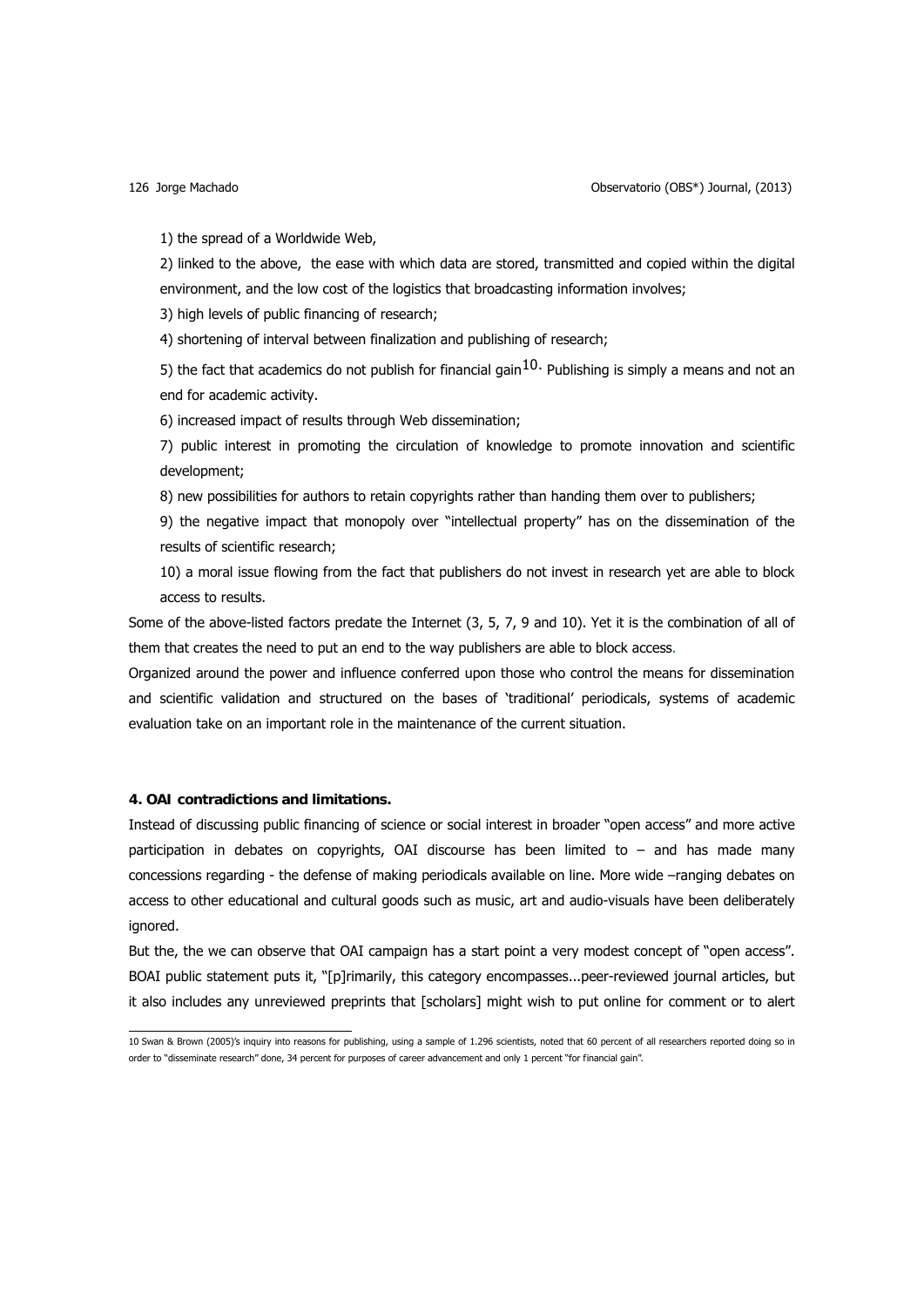colleagues to important research findings" (Suber, 2013c). Books are excluded as well as any non-scholarly writings.

| <b>Budapest Open Access Initiative, FAQ - Mozilla Firefox</b>                       |  |
|-------------------------------------------------------------------------------------|--|
| Editar Exibir Histórico Favoritos Ferramentas Ajuda<br>Arquivo                      |  |
| Budapest Open Access Initiati                                                       |  |
| $\mathbb{R}$ $\mathbb{Z}$ http://www.earlham.edu/~peters/fos/boaifaq.htm#literature |  |

# For which body of literature, exactly, does BOAI hope to secure open access?

BOAI only seeks open access for the scientific and scholarly research texts that authors give to publishers and readers without asking for any kind of royalty or payment. As the BOAI public statement puts it, "[p]rimarily, this category encompasses...peer-reviewed journal articles, but it also includes any unreviewed preprints that [scholars] might wish to put online for comment or to alert colleagues to important research findings." It does not include books from which their authors would prefer to generate revenue. It does not include any non-scholarly writings, such as novels or news.

Focus of open access policies, according OAI's FAQ (Suber, 2013c).

We note that major OAI spokespersons have not published their books in open access. Through a brief look at Amazon.com and the Web, our readers will note that the majority of the 16 parties who have signed the Berlin Declaration do not even make their own books available through personal sites or other sources. It is worth noting that in 2006, some of the movement's main actors published the book Open Access: Key Strategic, Technical and Economic Aspects (2006). The book, whose objective was the defense of open access, came out under restricted access<sup>[11](#page-8-0)</sup>. But it is not incoherent with the OAI's perspective of "open access".

## **4.1 Limitations (and undesirable consequences) of the OAI concept of "open access".**

In a few words, we can summarize the main problems of the OAI conception of "open access" as follows:

<span id="page-8-0"></span> 11Individual texts, in accordance to each author's decision, may be found largely on the Web. Yet the book supposed to serve as a model for the open access cause is not available electronically.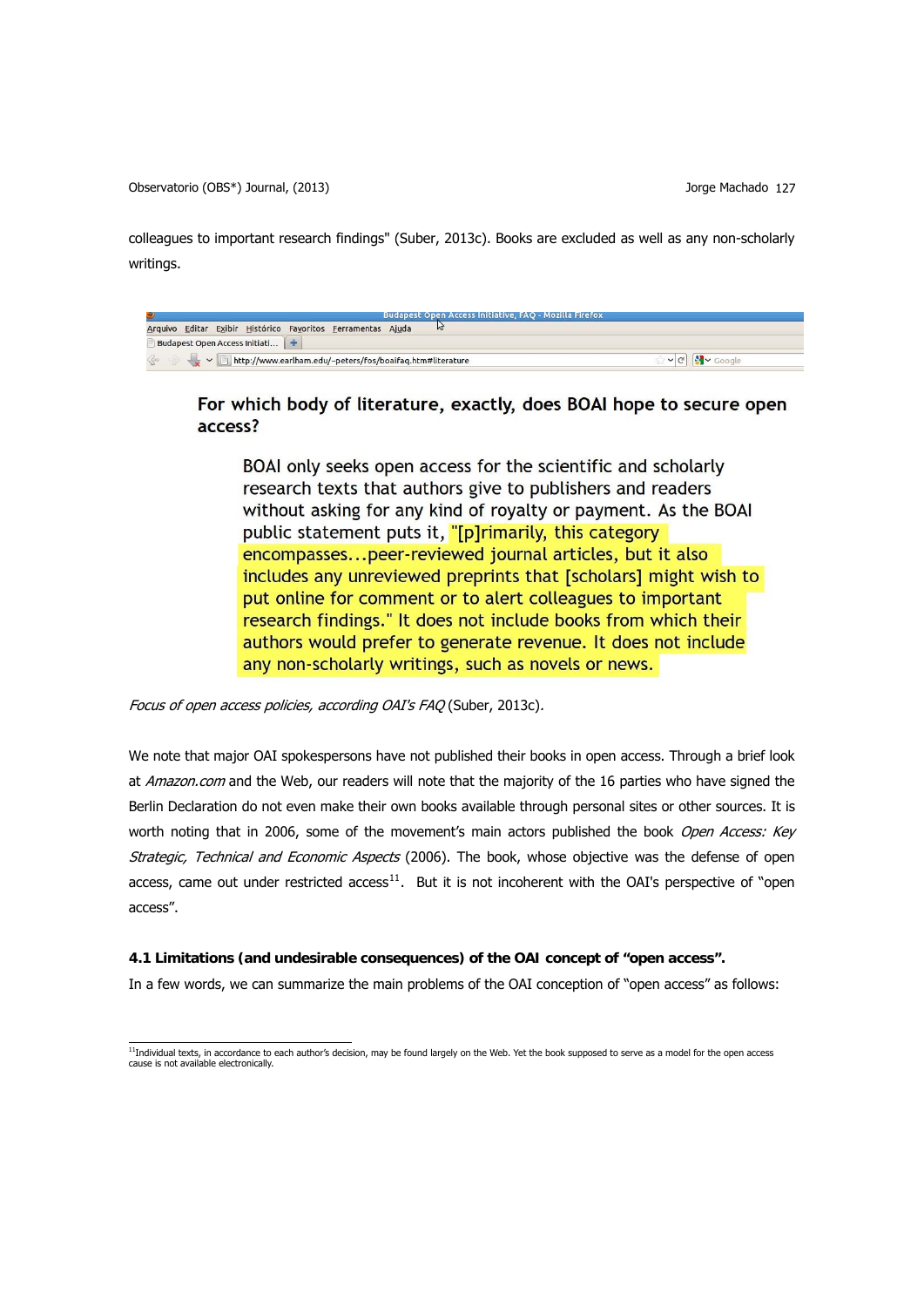Jorge Machado 128 Observatorio (OBS\*) Journal, (2013)

1) Does not include reproduction rights (only digital copies)

2) Focuses only on periodicals.

3) Does not include books or monographs.

4) Does not include data bases nor primary sources of information.

5) Ignores the different media forms in which work can be stored.

8) Allows periodicals to charge authors for offering "open access", as well as an embargo from 6 months to one year, before making access available to non-subscribers

7) Low emphasis in public financing of research.

8) Upon accepting the embargo, discrimination according to financial resources or geographic origin of readers (rich or poor countries) is permitted.

9) Ignores new approaches to copyrights that technological advances have brought with them. Does not discuss changes in copyright laws.

10) Does not relate the problem of access to scientific contents to access to culture.

The merits of the OAI campaign must be recognized, insofar as it has placed the theme of open access to periodicals on university agendas, as well as forcing university and government administrators to discuss access policies and attempting to change scientists' behavior.

Nonetheless, there are a number of undesirable consequences that spring from the limitations inherent in the approach to "open access" that the OAI campaign has developed, as listed below:

1) Consents to publishers' incorrect forms of appropriation or blockage to access to knowledge produced with public resources; legitimates charging authors' exorbitant amounts or accepting embargo to make their articles available through "open access", in practice suggests only the flexibilization of existing models of business;

2) Its modest concept of open access undermines the legitimacy of raising the issue of free access to books, as well as that of other forms for making scientific production available that go beyond the scope of the OAI approach;

3) In giving scarce importance to public investment in scientific production and ignoring debates on the privatization of knowledge, the movement evades its responsibility for taking a stand on the issue;

4) As a frame of reference, the concept of "open access" OAI positions tend to weaken public policies that are more complete in terms to access to public funded contents (not just periodicals);

5) In treating a work´s availability as the author's option rather than a fundamental public right, it sustains a copyright system that is harmful to broad public interest;

6) Ratifies North-South inequalities in access to knowledge, through accepting the restrictions that publishers have imposed and which are more difficult for poor countries to deal with;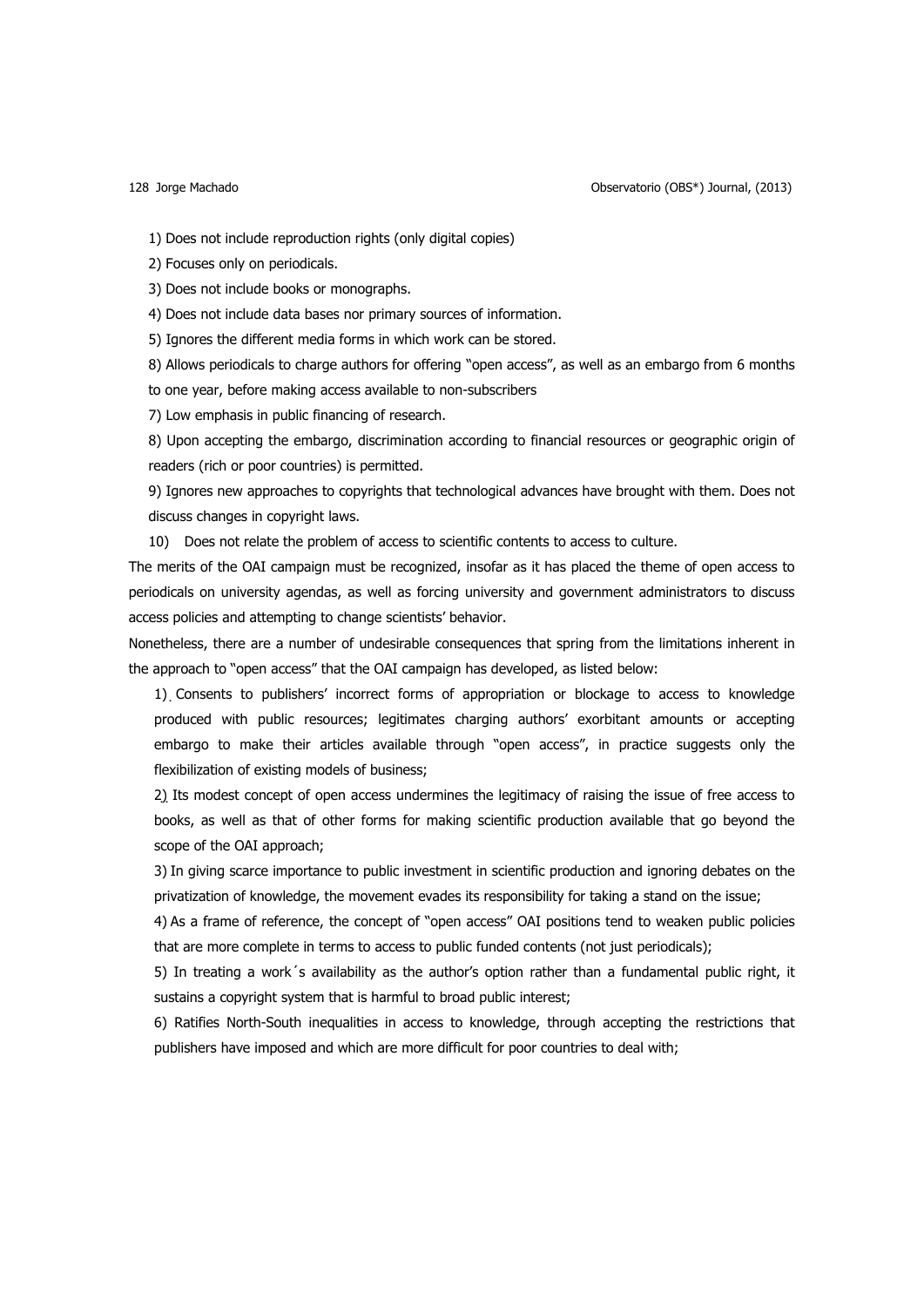7) Human rights, such as access to culture and education and freedom of expression are not included as arguments. This weakens its inclusion on the policy agenda;

8) In considering a gradual system that is made up of a series of limited and restrictive options for open access", the movement tends to be hesitant and incoherent;

9) By diverging from librarians' and free culture activists' who advocate a wider concept of "open access", OAI limits the open access movement to merely the initiative of a specific pressure group. By avoiding broader political struggles together with other social movements affected by restrictions on copying and distribution – such as the music and audiovisual sectors  $-$ , the OAI contributes to fragmenting the opposition to the actual system of copyrights.

10) By not taking action against the copyright laws, contribute to legitimates that have been rendered obsolete by new digital technologies;

## **5. Conclusion: "Half-open" or truly open access?**

Since their living depends on it, authors of scientific works have the greatest interest in disseminating their work, which in turn is measured by the number of times they have been cited. This is what enables them to obtain recognition and resources and build their careers, as well as to contribute to the development of a scientific area. As O'Reilly (2002) has reminded us, to remain obscure is an author's worst fear. Widespread circulation of knowledge, more than a commitment to the taxpayer and an advantage to an author, is necessary for the development of science and innovation.

Promoting and disseminating information, together with an author's acquired reputation, now depend on networks. Citizens' social practices and technological advancement are forcing a new approach to copyrights and access rights.

The OAI should bring its discourse up-to-date. In addition to the issue of intensive public financing of research, the de-criminalization of sharing, the relationship between access to contents and human rights – increasingly threatened by attempts to control information – and reforming copyright laws are themes that the OAI should include on its agenda.

The OAI's concept of open access should include any type of content or medium and the freedom to change the support - either conservation or more efficient distribution. Moreover, could include right to read contents with devices that ensure access to the blind – often hampered by copyrights restrictions. The OAI should also ban any author's charge.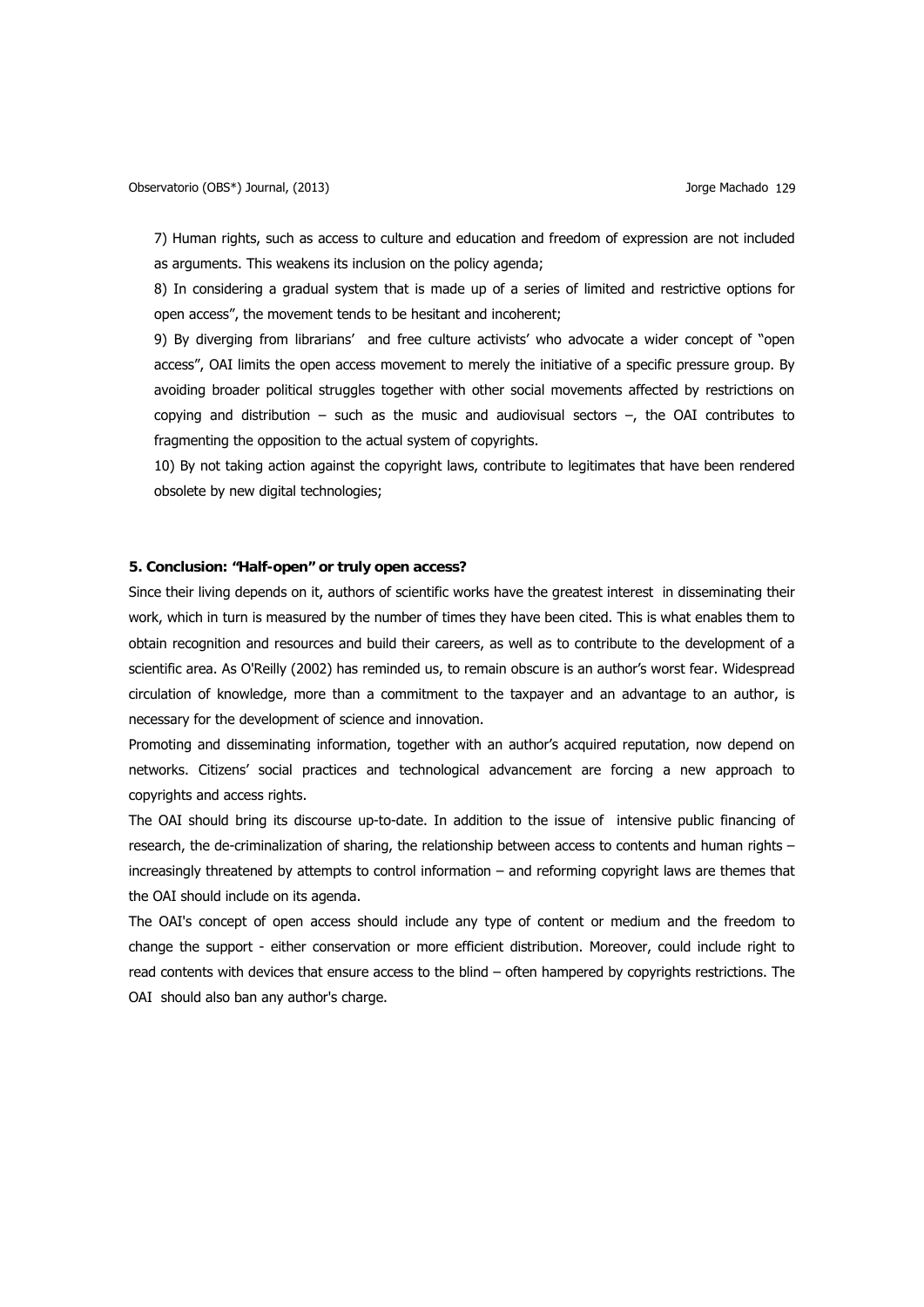If, de facto, access is not open, how then should we refer to it? As "half-open"? "Half-restricted"? What the OAI refers to as "open access" in practice includes the legitimation of a form of appropriation that makes it possible to block access to the very public that has financed the research itself.

The actual situation is incompatible with current technological development and social practice. A profound change in paradigm is underway, affecting the sciences, the arts and culture equally and leading to a need to revise values so that we are able to approach the question of access from a broader vantage point. Public interest should not submit to the political and economic interests of corporate lobbies that seek increasing control – and whose interests, at best, can hardly be defended without restricting individual freedoms. Then, we should decide what type of access to information and knowledge is more adequate for the society in which we live.

We must not forget that the construction of knowledge is a cumulative and collaborative process, and that any blockage in this chain can result in high costs for society and the loss of opportunities for development. Where the issue is science and technology, this relationship becomes extremely evident.

## **6. Bibliography**

ATA (2013). Alliance for Taxpayer Access. About the Alliance, [http://www.taxpayeraccess.org/about/index.shtm,](http://www.taxpayeraccess.org/about/index.shtm) accessed 04 February 2013.

American Scientist Open Access Forum Archive (2011). [http://listserver.sigmaxi.org/sc/wa.exe?a1=ind07&l=american-scientist-open-access-forum&f=l&d=1&f=l,](http://listserver.sigmaxi.org/sc/wa.exe?a1=ind07&l=american-scientist-open-access-forum&f=l&d=1&f=l) accessed 02 February 2013.

Berlin Declaration (2002). Berlin, february 14, 2002, [http://www.acessoaberto.org/documentos.htm#budp,](http://www.acessoaberto.org/documentos.htm#budp) accessed 03 February 2011.

Bethesda Statement on Open Access Publishing (2003). Bethesda, June 20, <http://www.acessoaberto.org/documentos.htm#beth>, accessed 03 February 2011.

Budapest Open Access Initiative (2002). Budapest, January, [http://www.soros.org/openaccess/read.shtml,](http://www.soros.org/openaccess/read.shtml) accessed 24 February 2011.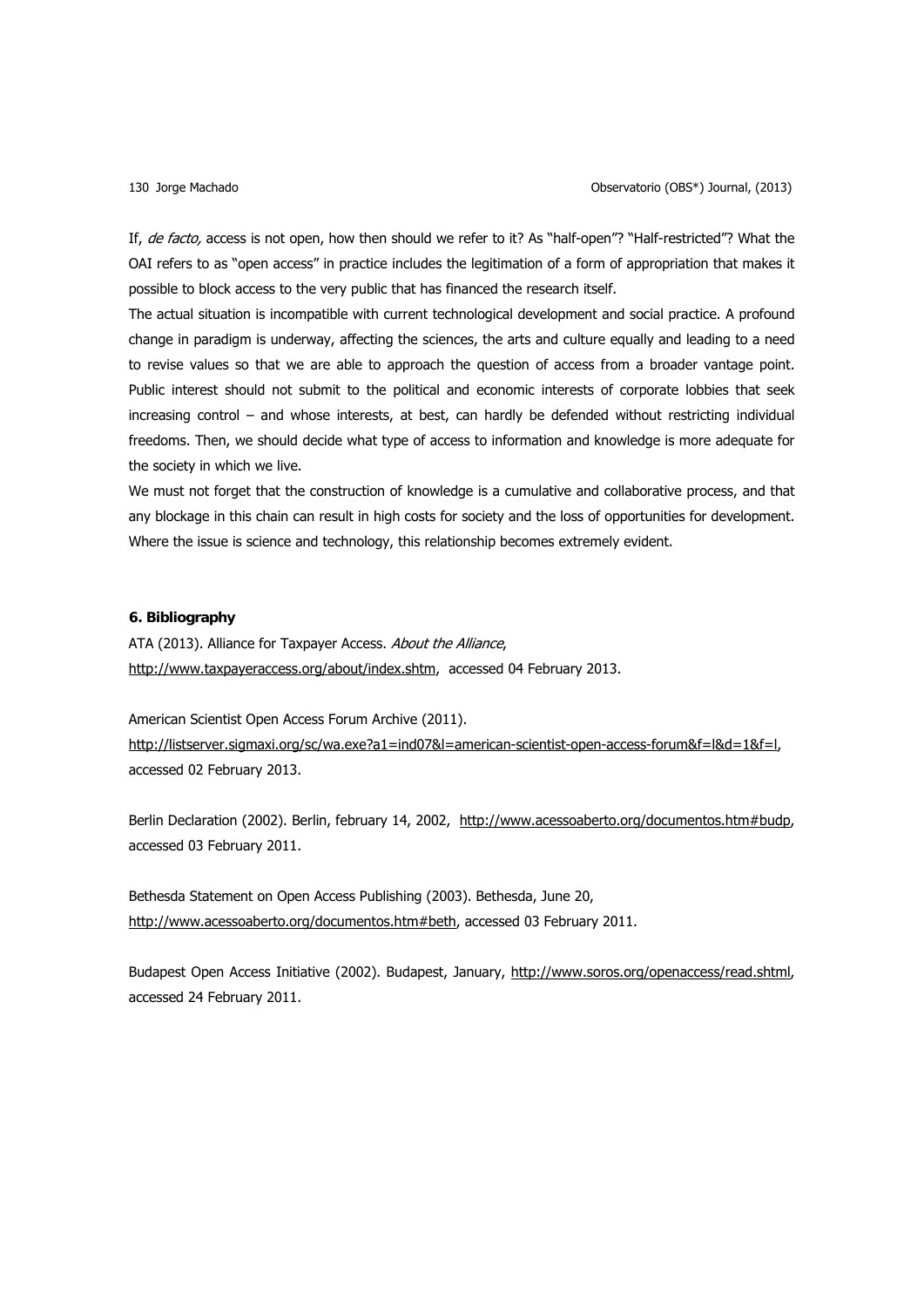CRP. Center or Resposible Politicians (2011). Reed Elsevier – Annual lobbying. <http://www.opensecrets.org/lobby/clientsum.php?year=2008&lname=Reed+Elsevier+Inc>, accessed 03 February 2011.

Jacobs, N. (Ed.) (2006). Open Access: Key Strategic, Technical and Economic Aspects Chandos Publishing: Oxford.

GAO (Government Accountability Office) (2008). Tax Administration - Comparison of the Reported Tax Liabilities of Foreign- and U.S.-Controlled Corporations, 1998-2005 (released at july, 2008), GAO-08-957, <http://www.gao.gov/new.items/d08957.pdf> , accessed 03 February 2012.

NSF National Science Foundation, SRS Science Resources Statistics (2011). *Info Brief*, NSF 10-329, August, Directorate for Social, Behavioral, and Economic Sciences. http://www.nsf.gov/statistics/infbrief/nsf10329/nsf10329.pdf, accessed 05 February 2012.

Machado, Jorge (2008). "Desconstruindo Propriedade Intelectual", Observatorio (OBS\*) Journal, 4, 245-275. <http://www.obs.obercom.pt/index.php/obs/article/viewFile/92/139>, accessed 02 February 2013.

OECD (2004). *Declaration on Access to Research Data from Public Funding*, Final Communique of meeting of the OECD Committee for Scientific and Technological Policy at Ministerial Level, 29-30 January, [http://www.oecd.org/document/0,2340,en\\_2649\\_34487\\_25998799\\_1\\_1\\_1\\_1,00.html,](http://www.oecd.org/document/0,2340,en_2649_34487_25998799_1_1_1_1,00.html) accessed 02 February 2013.

O'Reilly, T. (2002). Piracy is Progressive Taxation, and Other Thoughts on the Evolution of Online Distribution. Published on Open P2P, [http://openp2p.com/lpt/a/3015,](http://openp2p.com/lpt/a/3015) accessed 02 February 2013.

The Glasgow Declaration on Libraries, Information Services and Intellectual Freedom (2002). Glasgow, 19 August, [http://www.acessoaberto.org/documentos.htm#gas,](http://www.acessoaberto.org/documentos.htm#gas) accessed 03 Fe02 February 2013 .

Reed Elsevier (2009). Reed Elsevier Annual Report 2008. [http://www.reed-elsevier.com/annualreport08/reports/ReportBuilder.aspx,](http://www.reed-elsevier.com/annualreport08/reports/ReportBuilder.aspx) accessed 03 February 2012.